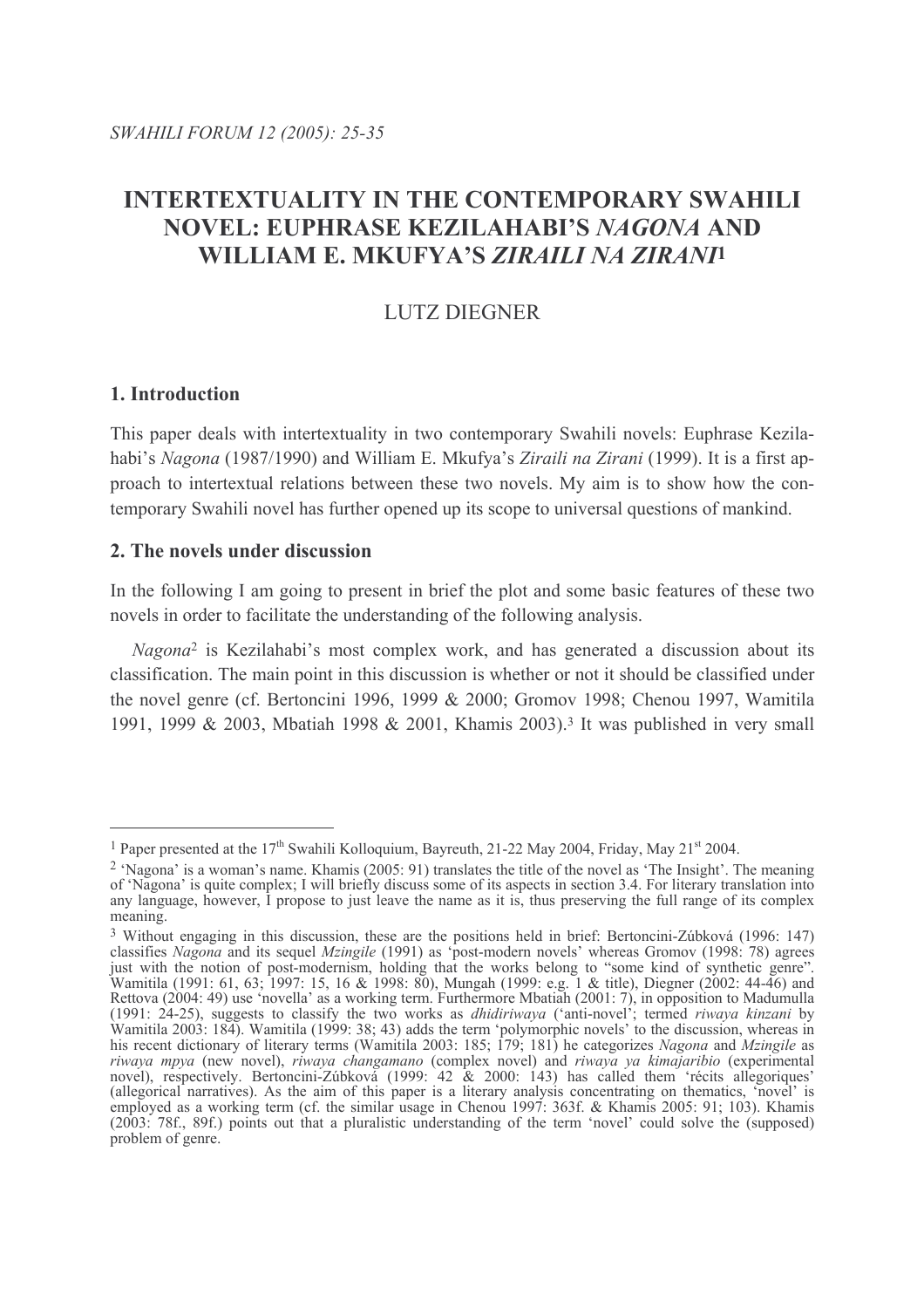numbers in 1987 and again in 1990.<sup>4</sup> It has been conceived as the first part of a trilogy. Up to now, only the second part, *Mzingile* ('Labyrinth'), has been published.<sup>5</sup>

*Nagona* describes the journey of an unnamed male protagonist through strangely abandoned landscapes and his surrealistic experience. He encounters several well-known philosophers, including Marx, Nietzsche and Freud, sitting in a circle and talking to their souls which they have spit into their hands (cf. N III 13-17).<sup>6</sup> The protagonist then learns about a mysterious gazelle, and starts following its tracks (cf. N V 25). In order to catch it, he has to master tasks that seem to be unsolvable. He succeeds with the help of four old men who all have extraordinary or supernatural powers (cf. N V 25-34), but finally he fails to get hold of the gazelle who happens to be a beautiful woman (cf.  $N V$  34-38). In chapter eight, a literary ego – the reader does not know whether it is the protagonist or not  $-$  confesses all sins of the last two centuries that human kind is responsible for to an increasingly irritated priest (cf. N VIII) 47-52). Then there is the long-awaited big "Dance of the Great Confession". During this dancing competition of philosophers, psychologists, revolutionaries and lunatics, the protagonist dances in the group of lunatics (cf. N IX 57-61). In the end of the novel a girl named Na*gona* is born, and the protagonist follows her (cf. N X 62).

With *Nagona*, Kezilahabi leaves the realistic paradigm of his writings to set out for new shores (cf. e.g. Wamitila 1991: 62; Gromov 1996: 149; Mbatiah 1998: 1; Bertoncini 1999: 42; Khamis 2001: 120: Diegner 2002: 45). Nagona is written in a puzzling style between realism and hallucination. It is settled beyond space and time, and lacks characters that are easy to identify. Evidently, some of its main influences are Kezilahabi's studies of philosophy from Ancient Greece to the 20<sup>th</sup> century, and psychology.<sup>7</sup> These references and allusions to philosophy and psychology have been artistically interwoven with the story of a young man hunting for a gazelle, which is derived from oral literature of Kezilahabi's home island Ukerewe (cf. Kezilahabi [2003] in Diegner [forthcoming]).

The second work, Ziraili na Zirani<sup>8</sup>, is a novel written in the style of an epic. William E. Mkufya started working on it in 1981 (cf. Mkufya 2005: 37 [published in this volume]), and it

<sup>&</sup>lt;sup>4</sup> The first edition was published by Educational Services Centre, Dar es Salaam. In 1990 the second edition was published by Dar es Salaam University Press. The latter publishing house intends to publish a new edition of Nagona and Mzingile (Kezilahabi: p.c., November 2004).

<sup>&</sup>lt;sup>5</sup> Euphrase Kezilahabi. 1991. Mzingile. Dar es Salaam: Dar es Salaam University Press. 70 pp. ISBN 9976-60-011-9. – Kezilahabi is still planning to write the third part of the trilogy. He told me that he has already created<br>this third part in mind, but hasn't found yet the time to put it on paper. Cf. Kezilahabi [2003] in Diegn [forthcoming].

 $6$  In the following, citations from the novels will be given as e.g. N II 12 (Kezilahabi.  $2$ 1990. Nagona: chapter 2, page 12), or ZZ Dhahara 145 (Mkufya. 1999. Ziraili na Zirani: chapter named Dhahara, sub-section III, page 145). Thus, the usage of Roman numbers refers to the chapters in Nagona, and does not relate to the sub-sections of each chapter in *Ziraili na Zirani*.

<sup>&</sup>lt;sup>7</sup> For a philosophical approach to *Nagona* and *Mzingile* as works containing 'Afrophone Philosophy', interlinking the novels with Kezilahabi's PhD thesis "African Philosophy and the Problem of Literary Interpretation" (1985), cf. Rettová 2004.

<sup>8</sup> Although Ziraili is the Swahilized version of Asrael, I propose a translation practice similar to the case of Nagona: The title of the novel should be translated as 'Ziraili and Zirani', cf. Khamis (2005: 91) who has translated it as 'Angel of Death and Zirani'.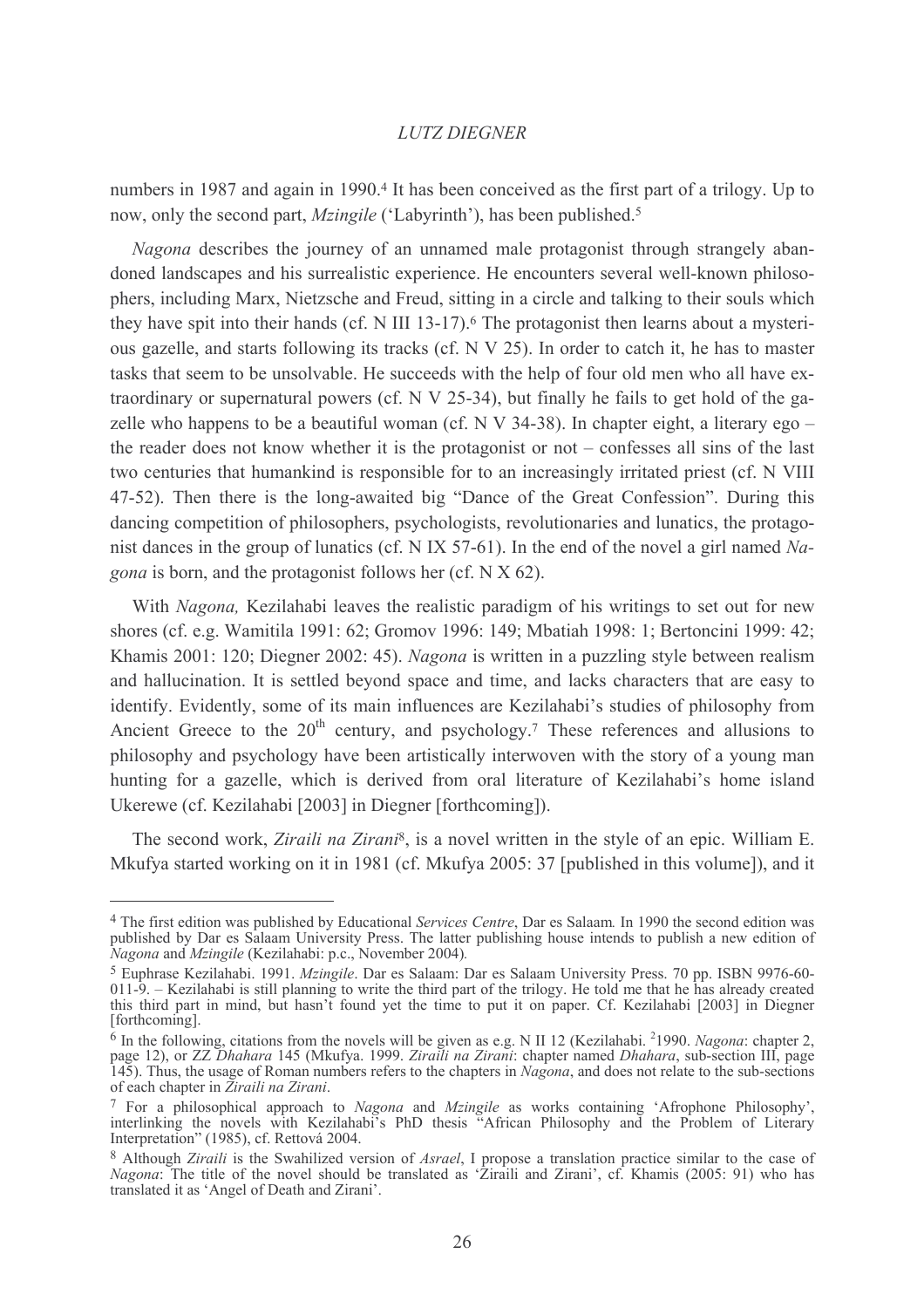was finally published in 1999. Dwelling on its literary role models, which are Dante's Divina Commedia (1312-1321) and Milton's Paradise Lost (1658-1665), it describes the battle over religion. Religious believers, supported by angels, fight against non-believers or materialists, who are collaborating with the devils. *Ziraili* is the angel of death whose task is to bring the souls of dead human beings to heaven. His adversary Zirani is a history teacher who has lost his faith and decides to fight against religion. He is driven by the spirit of enlightenment, represented by thinkers and philosophers like Voltaire, Diderot and Russell. The exhaustive list of fighters on both sides takes the reader on a rough ride through the history of mainly European philosophy,<sup>9</sup> different world religions and political personalities (cf. Mkufya 2003).<sup>10</sup> In the end, *Zirani* and his battle group of materialists come to know that their victory is in vain. The human puzzle of not being able to know whether God exists or not remains unsolved.

The epic character of Mkufya's novel is created by the frequent interference of recited poems and songs (cf. e.g. ZZ Matukio 5; ZZ Mbingu 10; 12; 15 & ZZ Mtingisho wa Vita 187-189; 194-196; 200-201; 205-206).<sup>11</sup> On the thematic level we find typical epic motifs like battle, heaven, hell, angels, devils, etc. (cf. some of the chapter titles). Ziraili na Zirani takes the reader on a fantastic journey between heaven, paradise and hell, with several excursions to the historical and contemporary malices and catastrophes on earth.<sup>12</sup> It confronts us with the question of religion, and calls for a re-thinking of both Christianity and Islam from a specific African point of view.

In the following section I will define what kind of intertextuality I am going to analyse.

### 3. Intertextuality in Nagona and Ziraili na Zirani

Intertextuality essentially means that there is no isolated text (cf. Aczel 2004: 299-301; Allen 2000: 1-7; Bossinade 94-103). Basic assumptions of Julia Kristeva's theory of intertextuality serve as background matrix to this paper. The central idea of Kristeva's intertextuality theory is that every text is constituted "by a mosaïque of citations, every text is absorption and transformation of another text" (Kristeva 1972: 348). Thus, intertextuality becomes a characteristic

<sup>&</sup>lt;sup>9</sup> For a philosophical approach interlinking Mkufva's novel and Leibniz' notion of "The best of all possible" worlds" cf. Rettová 2005 [published in this volume].

 $10$  Due to the abundance of historical personalities in the novel, the author has set up a glossary of 24 pages which also includes place names and other terms, that will be published within the next edition of Ziraili na Zirani, cf. Mkufya 2003.

<sup>&</sup>lt;sup>11</sup> Cf. the following exhaustive list of poems and songs in Ziraili na Zirani: Matukio 5; Mbingu 10; 12; 15; Ziraili 28; Zirani 42-43; 52; Motoni 90-92; 109-110; Duniani (I) 133-135; Mzingo wa Vita 145; 153; 156-157; 178; 183-184; Mtingisho wa Vita 187-189; 194-196; 200-201; 205-206; Kiama 212-218; 221-223; 226.

<sup>&</sup>lt;sup>12</sup> Cf. e.g. the historical reference to the Crusades and the Jihad in the expositional chapter where three characters living in Baghdad, Rome and Jerusalem in the year 1099 are referred to (Cf. ZZ Matukio 1-8).

One example of a contemporary malice is the frightening episode about the (imaginary) island Nguu near (the real island) Mafia. The island Nguu is bought by an international company, which officially just breeds chicken an and de-brained human victims are held like animals for organ traffic purposes, cf. ZZ Duniani (I) 126-129.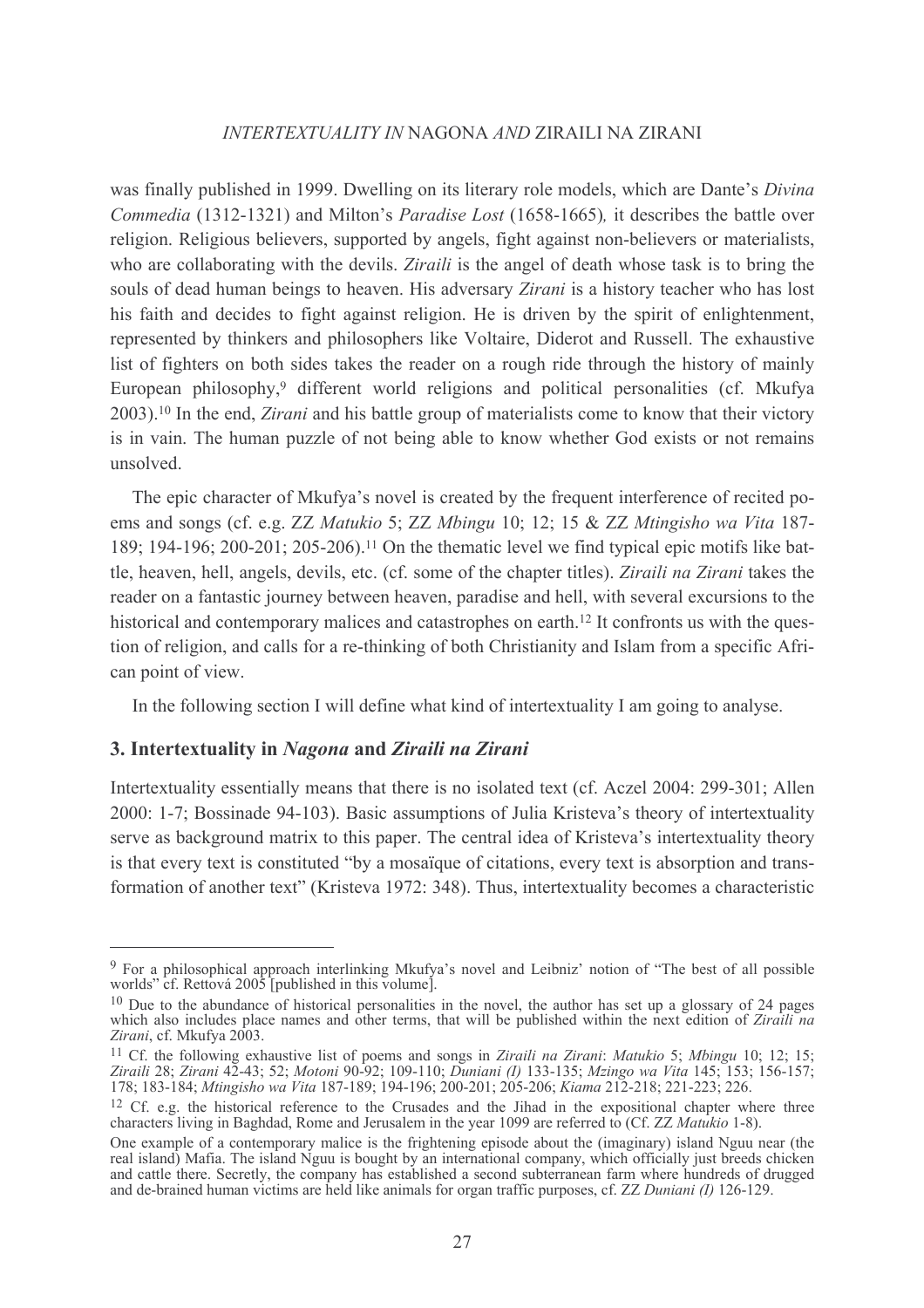of every text, and is not limited to intentional references or conscious allusions to other texts. With Kristeva, auctorial intention is marginalized; her theory replaces intersubjectivity by intertextuality (cf. Aczel 2004: 300). Thus, there is a change in how literary theory and practice perceive intertextuality, and what status it is attributed to. Intertextuality is no longer a mere descriptive umbrella term for conventional types of relations between texts. Instead it means, in an extensive and ontological sense, a qualitative relationship between any kinds of meaningful expressions. This makes intertextuality part of a broader and more radical theoretical project, which intends to undermine conventional concepts in literary studies, especially the auctorial intention, as well as the unity and autonomy of a work of art (Aczel 2004: 299).

Concerning the character of the two novels under discussion, the title of this article might be a little misleading. Both novels offer a great variety of intertextuality, as they mention a lot of philosophical and religious texts like, for example, the works of Epicurus, Schopenhauer or Nietzsche, as well as the Bible and the Qur'an. Furthermore, there are interesting intertextual links of both novels as a whole to other works, like in Mkufya's case the obvious inspiration drawn from Dante and Milton, the hidden reference to Shaaban Robert's Kufikirika (1967)  $[1946]$ ,  $[13]$  and the obvious thematic similarity to Farouk Topan's play *Aliveonia Pepo*  $(1973).$ <sup>14</sup> However, the above mentioned aspects are not the focus of this paper, as they would require a meticulous research of its own.<sup>15</sup>

Instead, this paper will present intertextual links or relations between Nagona and Ziraili na Zirani that are found on the thematic level. The approach here is to bring out certain thematic relations between these two works as *texts*. Here I want to concentrate on some key issues that characterize these novels and give them their specific features. Both Kezilahabi and Mkufya deal with the achievements of modern European philosophy, and they both present an existentialist view of life. They criticise religion and present their viewpoints of the role of thinking and truth.

<sup>&</sup>lt;sup>13</sup> The ironic reference to Shaaban Robert's utopian novel is represented by an anagram which uses the palindrome technique (reading a word from its last letter to its first): 'Akirikifuk', derived from 'Kufikirika'. It is referred to several times in the novel as an acronym for heaven in the sense of paradise (as something imaginary). We find its introduction in *Dhahara* 59: At the entrance gate to heaven, there is a sign saying 'Akirikifuk'. The narrator himself gives several hints to its dissolution (cf. *Dhahara* 82, *Motoni* 92, *Mzingo* Vita 170, Kiama 223), the most obvious being a remark about reading backwards in the dark (cf. Motoni 92).

<sup>&</sup>lt;sup>14</sup> Farouk Topan's play portrays with great irony the protagonist Juma Hamisi's experience in paradise. His soul has been taken there by Asrael, the angel of death, who took him for the British pub owner John Houghton. In the end, instead of being re-installed on earth as John Houghton in England, Juma Hamisi prefers to get back in the body of a fishmarket cat who lives in his native town of Bagamoyo. Remains the following question that is making him anxious: "Huyo paka mwenyewe ni paka dume au paka jike?" ("This cat, is it a male or a female?"; Topa

<sup>&</sup>lt;sup>15</sup> Another traditional field of interest in intertextuality studies is neither the topic of this paper: the question of influence, i. e. in our case to relate the literary and philosophical works which Kezilahabi and Mkufya have read to their novels. Besides that, Kezilahabi's Nagona has not influenced Mkufya in writing Ziraili na Zirani, as by the time of writing he had not yet read *Nagona*. Cf. Mkufya 2005: 57.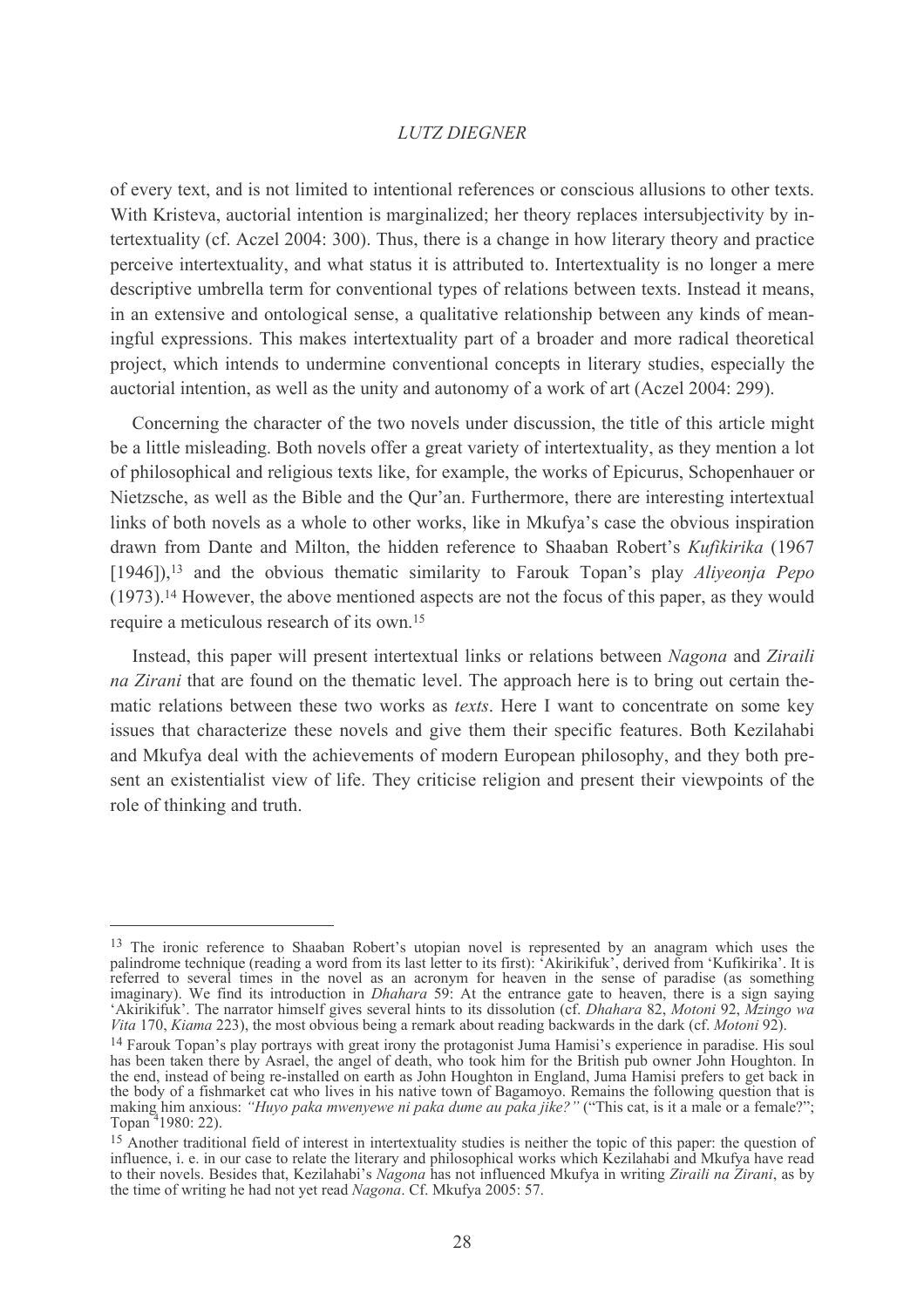#### **3.1. European Philosophy**

In both novels the reader is confronted with European philosophers. In Nagona we find Socrates, Plato, Aristotle, Hegel, Marx and Nietzsche, joined by Darwin and Freud sitting in a circle. They have spit out their souls and hold them in their hands. They have been told to discuss with them in order to purify them. When they finally fail because their souls are washed away by a river stream, they are told to leave. Surprisingly, they cheer their new freedom (cf. N III 13-17).

The text portrays these philosophers with substantial irony: although these *askari wa mwanga* ('soldiers of light') have been searching for truth throughout their lives, they have not succeeded in purifying their souls. Furthermore, they have not felt free. The meaning underlying this image can be read twofold: First, it is to call for a re-consideration and reevaluation of the contribution of these philosophers. The second meaning is to stress the limits of philosophy as a means of approaching truth, and, as a means of cleaning one's soul, which means becoming a better human being (cf. Diegner [forthcoming]).

In *Ziraili na Zirani*, the reader is provided with a long list of philosophers who have criticised or questioned religion, starting with Zeno and Epicurus, and ending with Russell and Sartre. The reader is taken on a rough ride through the history of mainly European philosophy, stressing the contribution of philosophers whose series starts with the epoch of the Enlightenment.

However, these accounts in Ziraili na Zirani are not limited to European philosophers. Unlike in Kezilahabi's novel, where the reader is just provided with unnamed revolutionaries, Mkufya's novel also presents historical personalities from all over the world who have tried to put political ideas into practice, like Lenin, Ho Chi Minh, and Allende. Furthermore, the African part in history is represented by thinkers and leaders like Kinjeketile, Cabral, Nkrumah, Neto, and Dedan Kimathi.

In the next section I will deal with the general underlying philosophy in these two novels.

#### 3.2. Existentialism

Apart from the different approach to the contribution and status of European philosophy, there is a striking resemblance in the general underlying philosophy of these two novels, which can be labelled as existentialism.

A fundamental element of existentialist philosophy is the assumption that the inevitability of death is the human being's biggest intellectual and moral challenge. Mortality as the inevitable *conditio humana* generates the questioning of the meaning of life. In a next step, the border between life and death becomes flexible.

Consequently, we find the following statement by an old man in Nagona: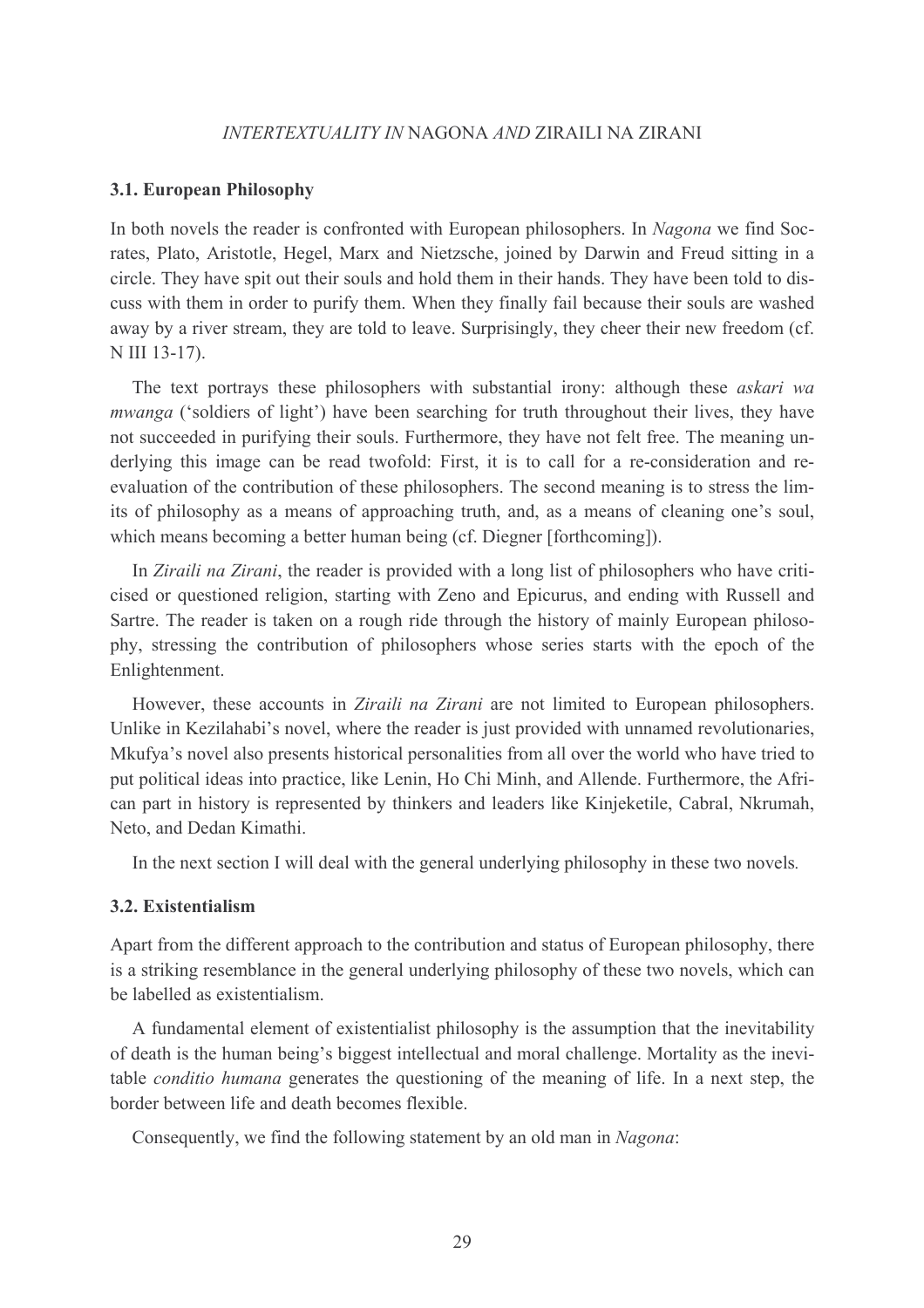Ia. "Nilianza kufa tangu siku niliyozaliwa." (N IV 21)

**Ib.** "I started dying since the day I was born." *(Translation L.D.*)<sup>16</sup>

This dissolution of the strict dichotomy 'life – death' can also be found in Ziraili na Zirani. When Ziraili's hunt for Zirani's soul is described, the narratorial voice gives the following comment:

**IIa.** Kanuni ya uhai ni kufa. Kichipuacho tumboni mwa mwanamke sharti kiishi. kife, kisha kivunde na kugeuka kuwa udongo. (ZZ Zirani 53f.)

**IIb.** The rule of being alive is dying. What sprouts in a woman's belly has to live, die, and then rot and turn into soil.

Mkufya himself told me in our interview why in his existentialist thinking this insight is crucial, and what he thinks it should mean for us.

**IIIa.** "Sasa la muhimu ni kuweza kuukubali na kuustahamili ukweli kwamba tunakufa. [...] Ng'ombe hajutii kuwepo kwake, hajutii kuendelea kulishwa na mwanadamu halafu atiwe kisu naye, auliwe, anyanganywe maziwa yake na mtoto wake, halafu anaenda kuuzwa huko. Hajutii. Tatizo la mwanadamu ni ile reflective consciousness, ile kujua, kujitambua na kujidadisi. Tumeshajitambua. Kwa hiyo we have the challenge." (Interview with Mkufya, January 2004; Mkufya  $2005:43f.$ 

**IIIb.** "Now the important thing is to be able to accept and tolerate the truth that we are dying. [...] A cow does not regret its existence, it does not regret to be continously fed by a human being and then being stabbed with a knife by it, being killed, being stolen its milk and its calf, which is then being sold somewhere. The problem of the human being is that reflective consciousness, it is this knowing, becoming conscious and reflecting. We have already become conscious of ourselves. Therefore we have the challenge."

In the next section, I am going look more closely at criticism of religion in these two novels.

#### 3.3. Criticism of religion

Nagona provides the outline of criticism of religion which is elaborated in the following novel *Mzingile*. In the very first chapter we find a symbolic scene where the protagonist finds a mummified male corpse holding both Bible and Qur'an in his hands (cf. N I 3). As we go on reading, we see that Kezilahabi's novel is actually concentrating on criticism concerning representatives and practices of the Christian faith, but not on criticism of the Christian religion as such.<sup>17</sup> Thus the priest in chapter one is portraved as a notorious drunkard (cf. N I 4-6). though confession itself remains an important element or tool of trying to build a new humankind. The latter aspect becomes evident in chapter eight, which entirely consists of a confession of all sins of humankind (cf. N VIII 47-52).

 $16$  In the following, all translations are mine (L.D.).

<sup>&</sup>lt;sup>17</sup> The criticism of representatives and practices of religion can be read as a general one (including Islam and other religions) but concentrating on Christianity.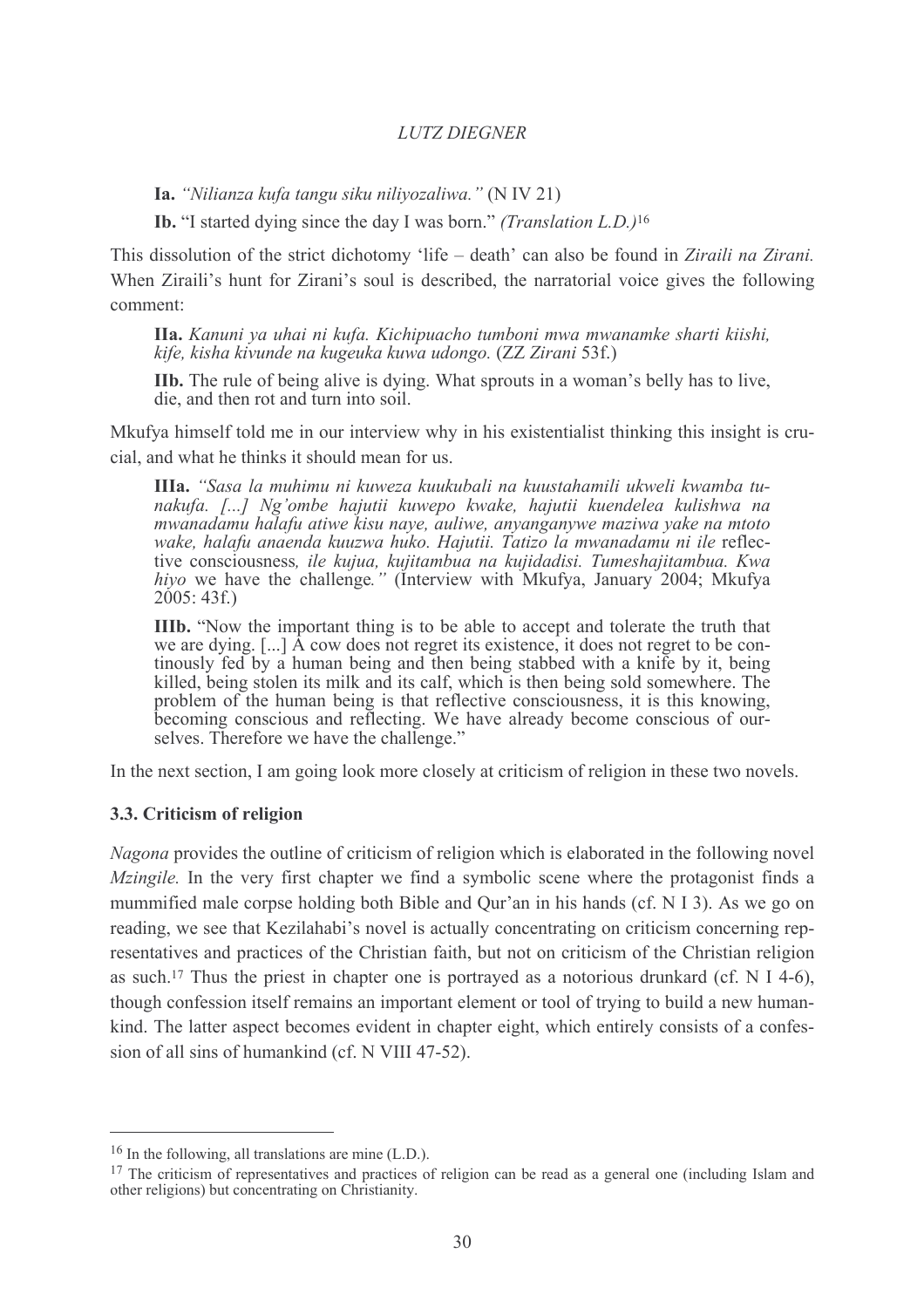In Ziraili na Zirani, however, criticism and rejection of religion is the paramount element on the thematic level. In the chapter named *Dhahara*, the narrator quotes 'Mzee Wolta', the Swahilized name of the French philosopher Voltaire, saving:

IVa. "Ama Mungu ana uwezo wa kuzuia uovu na mateso ya dunia lakini hataki, hivyo ana nia mbaya kwa binadamu, au duniani upo uovu, mateso na uonevu, lakini Mungu hawezi kuuzuia, kwa hivyo si muweza wa yote." (ZZ Dhahara 74)

**IVb.** "Either God has the power to prevent the evil and agony of the world but he does not want to, so he has a bad intention for the human being, or there is evil, agony and spite in the world, but God cannot prevent it, so he is not almighty."

It is interesting to note that despite all this criticism found throughout the novel, in the end we find the protagonist Zirani, overwhelmed and frightened by his own victory, calling for God (cf. ZZ Kiama 224).

In the last section of my analysis I am going to expose the role thinking (kufikiri) and truth play in these two novels.

### 3.4. Thinking and truth

The importance of thinking<sup>18</sup> and truth reveals itself in the solution to the mystery of what is meant by 'Nagona'. In one of the dialogues between the grandfather and the protagonist the latter comes to ask:

Va. "Lakini babu, huvu Nagona ni nani?" "Utamwona, na utakapomwona utashangaa kwa nini ulikuwa humwoni maana daima yu karibu nawe. Muhimu ni kufikiri, utashi na nia." (N VII 44)

Vb. "But, grandfather, who is this Nagona?"

"You will see her, and when you will see her you will be surprised why you were not seeing her because she is always near you. Important is thinking, will and intention."

The mysterious 'Nagona' is to be read on at least two different levels. On the first level, it is the name of the constantly escaping gazelle that turns out to be a beautiful woman. On the second level, 'Nagona' reveals itself as a symbol for insight and truth. Insight and truth in Kezilahabian thought can only be reached by thinking. However, truth always remains fragmentary. Thus, the crucial aspect of truth is not to give up the search for it. Kezilahabi himself relates this thinking to how he sees his role as an author, and what we are going to expect from the third part completing his trilogy.

VIa. "[...] tunaianza katika Nagona na kuiendeleza katika Mzingile [...] 'Nagona' ndiyo ni dhana yenyewe, na kuna watu ambao walihusika katika kutafuta huo ukweli. Na mwishoni mwa Mzingile tunaona huu mzunguko tena. Unaanza mahali pamoja lakini unaishia pale pale tena huko mwishoni kuutafuta huo ukweli. Na hapo ndipo tunapofikia hatua kwamba ukweli ni kitu ambacho hatuwezi

<sup>&</sup>lt;sup>18</sup> The term 'thinking' is a translation from 'kufikiri'. The gerund 'thinking' (and not 'thought') is deliberately used here, as I consider it to be an adequate representation of the philosophical notion of thinking as an active and self-actualizing process.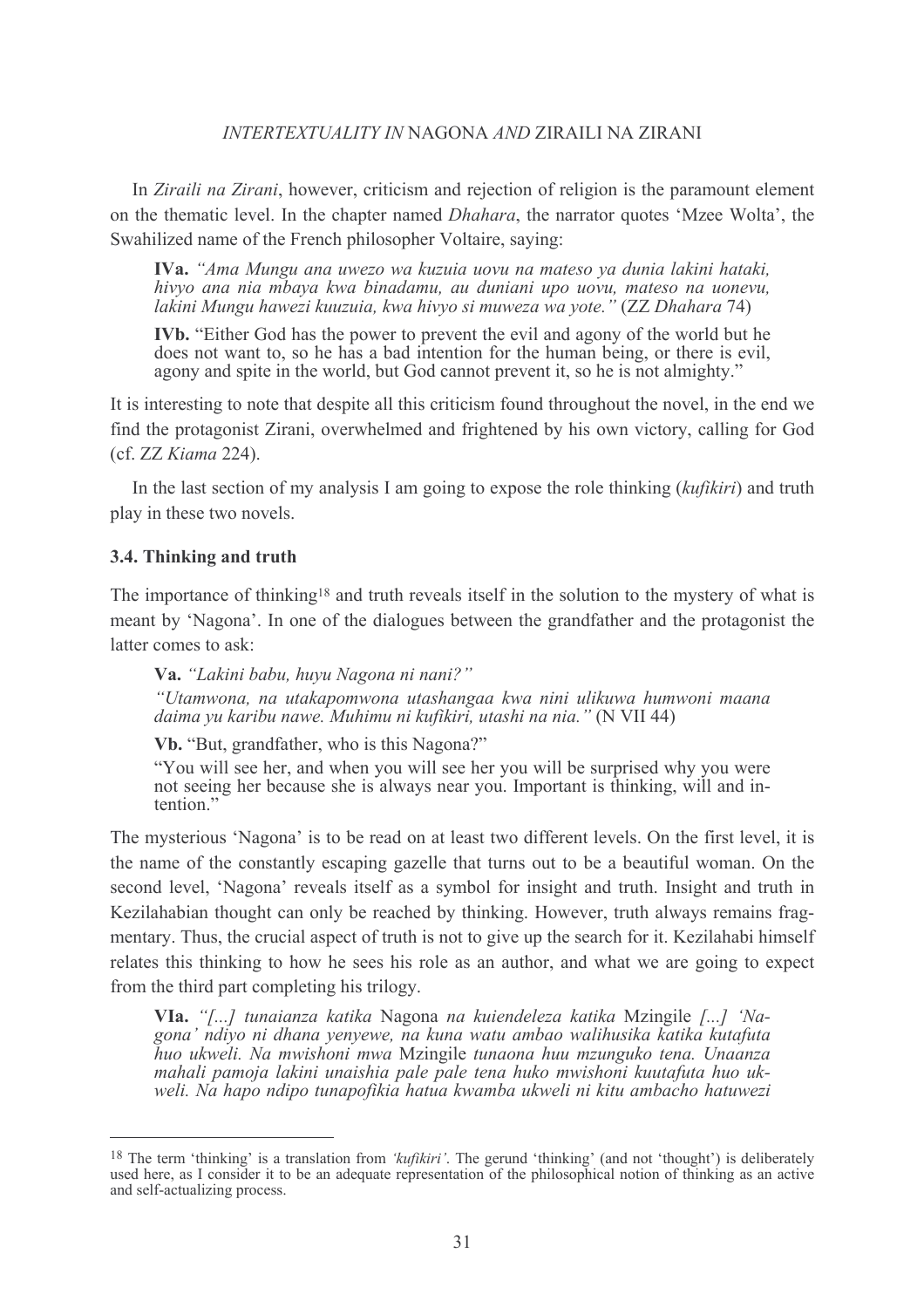kukishika mikononi mwetu. Kwa hivo tutaendelea nacho tu kukitafuta katika uandishi wetu wa kifasihi. Na hapo nilipo siwezi kutoa jibu kamili kwa sababu bado naendelea na wazo la kutafuta huo ukweli. Na katika kitabu kitakachofuata kutakuwa na mwendelezo zaidi." (Interview with Kezilahabi, October 2003; cf. Kezilahabi [2003] in Diegner [forthcoming])

VIb. "[...] we initiate it in Nagona, and further develop it in Mzingile [...] 'Nagona' is an idea itself, and there are people who were involved in the search for this truth. And at the end of *Mzingile* we see this circular structure again. It starts in one place but it ends right there again at the end with searching for this truth. And that is where we reach the stage that truth is something that we cannot take hold of with our hands. Therefore we will just go on searching for it in our literary writing. And here where I am I cannot give a complete answer because I am still going on with the thought of searching for this truth. And in the following book there will be further development."<sup>19</sup>

In Ziraili na Zirani, the protagonist Zirani in his spirit of enlightenment calls human mankind to think again and anew the principles of religion. One indicator is the very name of the protagonist, 'Fikirini Zirani', meaning 'think and reject'  $(2<sup>nd</sup>$  person plural imperative). In the tradition of enlightenment thinking. Mkufva's novel sets a clear dichotomy between 'thinking' and 'believing'. That is why the materialists fighting against the idea of heaven and paradise say:

VIIa. "Sisi wafuasi wa kambi ya Dhahara tumekula kiapo cha kuiondosha hiyo dhana ya pepo. Tumeamua kuwafuta malaika na kiti chao cha utupu kutoka kwenye busara ya binadamu. Twakusudia kupiga vita dini na kurudisha heshima ya tafakuri ya wanadamu kama zama za Zeno na Epikuru." (ZZ Dhahara 63)

VIIb. "We the supporters of the Dhahara camp have sworn an oath to remove this idea of paradise. We have decided to wipe the angels and their throne of emptiness off human reason. We intend to fight religion and to bring back the honour of human thinking like it was in the times of Zeno and Epicurus.

On the other hand, with Mkufya, thinking as the characteristic of the human being is part of its tragedy: the human being has the ability to think, but it takes a long time to gain wisdom from it. When it succeeds in gaining some wisdom death is already near. In a second step, Mkufya connects this fact with the religious notion of 'sin' and, accordingly, the perception of all human beings as 'sinners'.

VIIIa. [...] mwili umepewa akili, lakini akili hii inahitaji elimu na muda wa kutosha kuweza kujenga busara ya kuzitawala tamaa, kuielekeza hiari na hatimaye kushindana na dhambi. [...] muda wa uhai wa binadamu ni mdogo mno kuipata elimu hii na kujenga hekima inavostahili kuikomaza akili vake. Jamii ambazo watu wake hufa na umri mfupi huathirika zaidi na unyonge huo wa hiari, hivyo huonekana kuwa vitovu vya dhambi. (ZZ Zirani 52)

VIIIb. [...] the body has been given a mind, but this mind needs education and enough time to build the wisdom to control the desires, to orientate the will and finally to struggle against sin. [...] human lifetime is too short to get this education and to build the due prudence to mature its mind. Societies whose members die at

<sup>&</sup>lt;sup>19</sup> I would like to thank Alena Rettová for her very valuable comments on "*Nagona' ni dhana yenyewe*". For a more detailed reading of the literary motif 'Nagona' and its underlying concept cf. Diegner [forthcoming].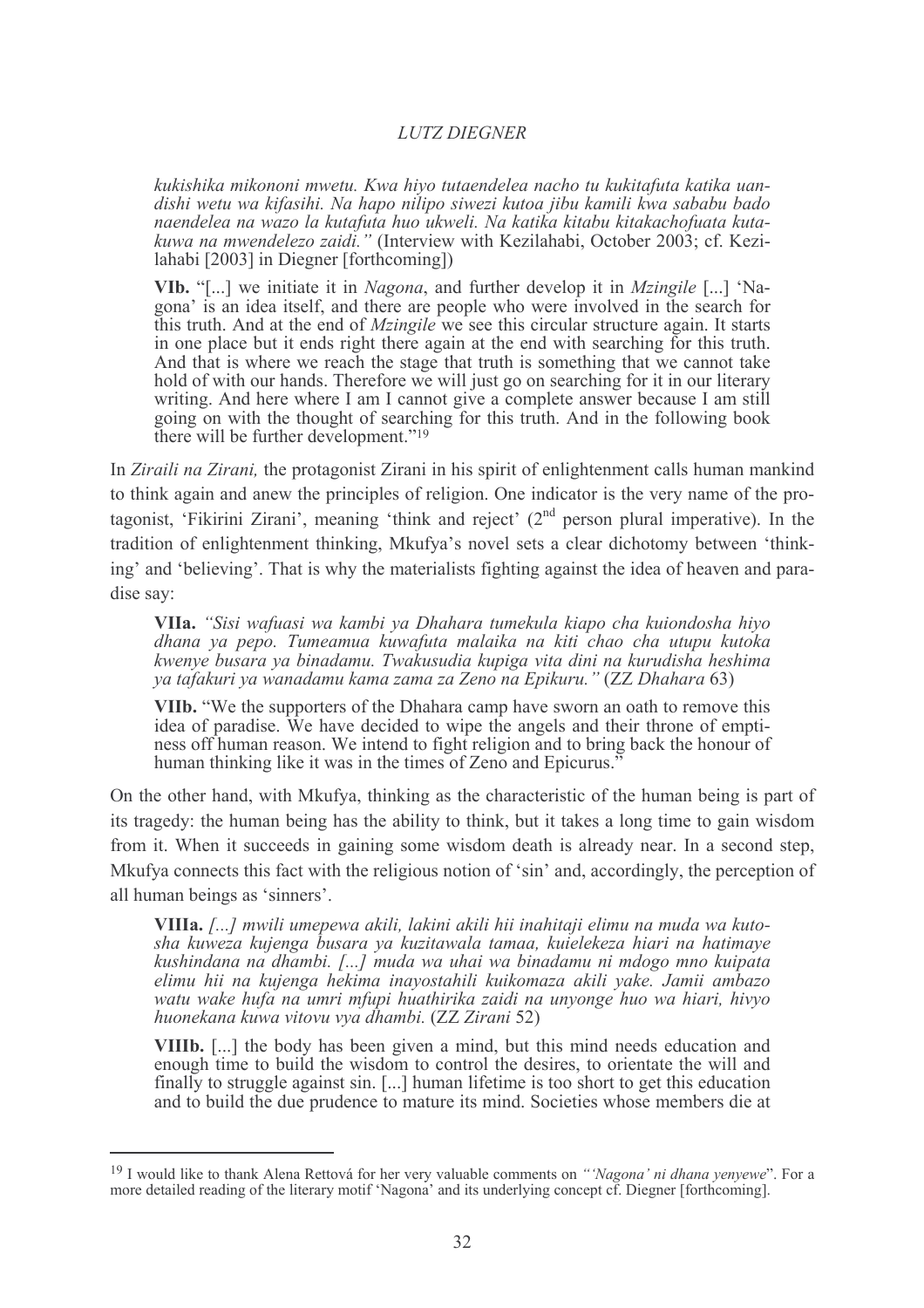young age are more affected by this weakness of will, therefore they appear as the centres of sin.

Despite this aspect of futility, thinking is a crucial element in Mkufya's literary agenda as it is in Kezilahabi's.

## 4. Conclusion

After having tried to point out some of the intertextual links between these two novels that are found on the thematic level, I would like to conclude that these parallels derive from the similar literary and philosophic approach both Kezilahabi and Mkufya have. Their impetus is the search for truth. Whereas Kezilahabi limits himself to describing this search and consciously leaves both the truth itself and the frequently puzzled reader in the dark, Mkufya's aim is to shed light on truth in a materialistic sense, which explains his rather didactic attitude. What they have in common is their call upon mankind to think and re-think themselves and everything they know. For Kezilahabi, true thinking will lead to truth, while truth itself remains a telos, whereas Mkufya calls for a second enlightenment to end conflicts caused by religion.

On a larger scale, Nagona and Ziraili na Zirani show how the contemporary Swahili novel has left behind the limited scope of dealing with problems of East African societies and has opened up its view to general and universal questions of mankind.

By doing so, writers and readers of other literatures are invited to discover what the contemporary Swahili novel has to tell the world.

### 5. References

- Aczel, Richard. 2004. Intertextualität und Intertextualitätstheorien. Ansgar Nünning (ed.). Metzler Lexikon Literatur- und Kulturtheorie. Stuttgart & Weimar: J. B. Metzler. Pp. 299-301
- Allan, Graham. 2000. Intertextuality. (The New Critical Idiom). London & New York: Routledge.
- Bertoncini-Zúbková, Elena. 1996. Marx's Shorts and Ancestors' Caves: Tracing Critical Motifs in Kezilahabi's Play and Poems. Afrikanistische Arbeitspapiere 47: Swahili Forum III: 139-148.
- Bertoncini-Zúbková, Elena. 1999. Introduction à la littérature swahili. Unpublished Seminar Manuscript. Paris: Institut National des Langues et Civilisations Orientales.
- Bertoncini-Zúbková, Elena. 2000. Panorama de la littérature swahili. Ursula Baumgardt & Abdella Bounfour (Eds.). Panorama des littératures africaines. Etats des lieux et perspectives. (Actes de la journée d'études du 28 novembre 1998). Paris: Institut National des Langues et Civilisations Orientales & L'Harmattan. Pp. 135-155.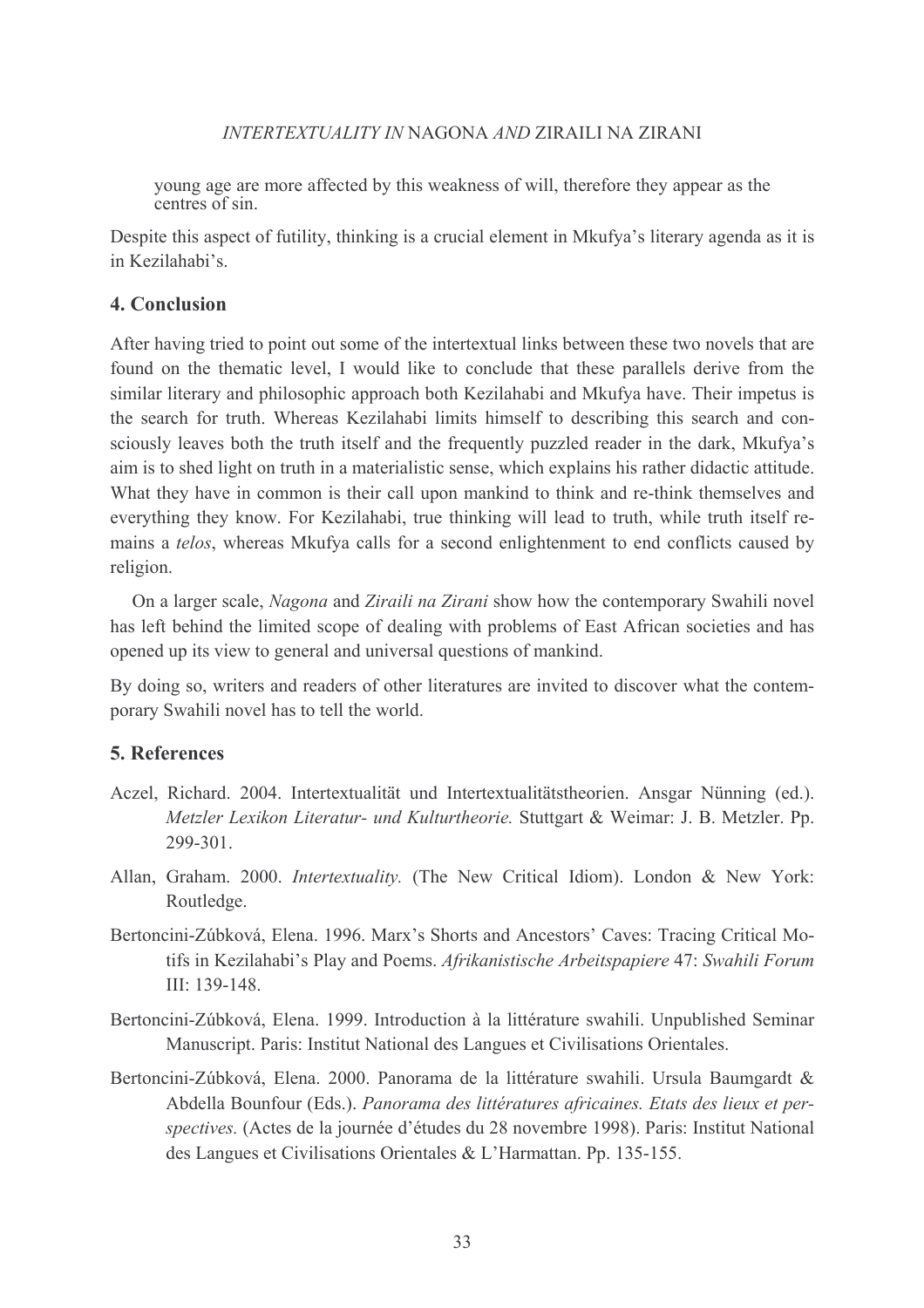- Bossinade, Johanna. 2000. Poststrukturalistische Literaturtheorie. Stuttgart & Weimar: J. B. Metzler
- Chenou, Marianne. 1997. Nagona und Mzingile. Zwei Romane des tanzanischen Autors Euphrase Kezilahabi. Beat Sottas et al. (Eds.). Werkschau Afrikastudien - Le forum suisse des africanistes (Afrikanische Studien 11). Hamburg: LIT. Pp. 362-368.
- Diegner, Lutz. 2002. Allegories in Euphrase Kezilahabi's early novels. Afrikanistische Arbeitspapiere 72: Swahili Forum IX: 43-74.
- Diegner, Lutz. [forthcoming]. The Extension of Social Criticism in the Novels of the Swahiliwriting Authors Euphrase Kezilahabi and Said Ahmed Mohamed. PhD Dissertation. Cologne: University of Cologne.
- Genette, Gérard. 1982. Palimpsestes. La littérature au second degré. Paris: Seuil.
- Gromov, Mikhail D. 1996. Tanzanian Prose in the Early 90s. Afrikanistische Arbeitspapiere 47: Swahili Forum III: 149-153.
- Gromov, Mikhail D. 1998. Nagona and Mzingile: novel, tale or parable? Afrikanistische Arbeitspapiere 55: Swahili Forum V: 73-78.
- Gromov, Mikhail D. 2004. Post-modernistic elements in recent Swahili novels. The Nairobi Journal of Literature. (Journal of the Department of Literature, University of Nairobi). Number 2, March 2004. Pp. 28-36. [Cited from Manuscript. 13 pp.].
- Kezilahabi, Euphrase. <sup>2</sup>1990 <sup>[1</sup>1987]. Nagona. Dar es Salaam: Dar es Salaam University Press. [Dar es Salaam: Educational Services Centre]. 62 pp. ISBN 9976-60-071-2.
- Kezilahabi, Euphrase. 2003. Mahojiano na Lutz Diegner juu ya Riwaya za Mwandishi na Uandishi wake kwa ujumla. Gaborone, Botswana, 1-5 Oktoba 2003. Manuscript to be published in Diegner [forthcoming].
- Khamis, Said A. M. 2001. Fabulation and Politics of the 90s in Kezilahabi's Novel Nagona. Charles Bodunde (Ed.). African Languages Literature in the Political Context of the 1990s. Bayreuth: Bayreuth African Studies Series 56: 119-133.
- Khamis, Said A. M. 2003. Fragmentation, Orality and Magic Realism in Kezilahabi's Novel 'Nagona'. In: Nordic Journal of African Studies 12/1: 78-91.
- Khamis; Said A. M. 2005. Signs of New Features in the Swahili Novel. Research in African Literatures 36/1: 91-108.
- Kristeva, Julia. 1972. Bachtin, das Wort, der Dialog und der Roman. Jens Ihwe (ed.). Literaturwissenschaft und Linguistik III. Frankfurt: Athenäum. Pp. 345-375. [German] translation of: Julia Kristeva. 1969 [1966/67]. Le mot, le dialogue et le roman. Semeiotikè. Recherches pour une sémanalyse. Paris: Editions du Seuil. Pp. 143-173.]